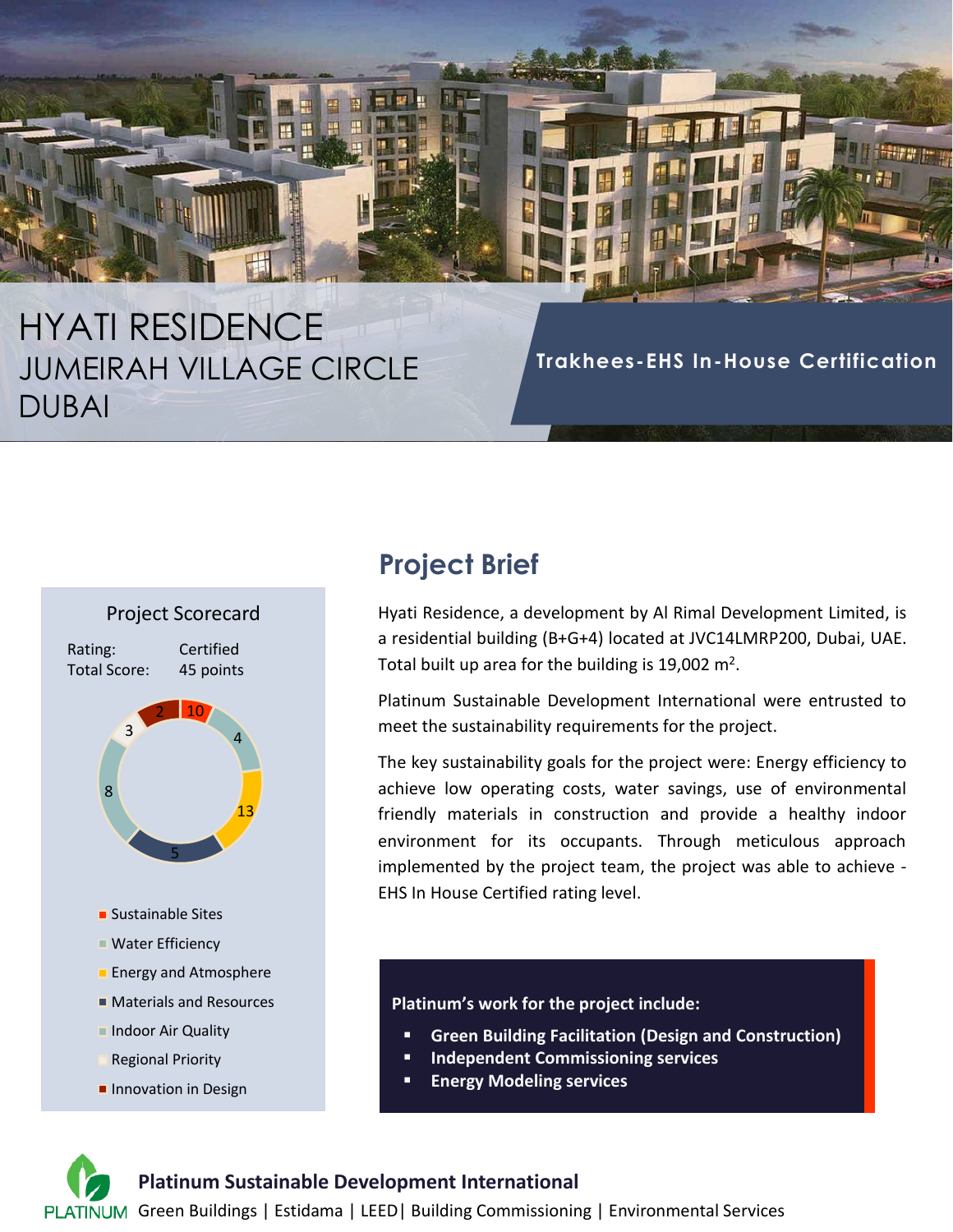### **Overview of Key Green Building Features**

### **Energy Efficiency**

Platinum's team facilitated various design charrettes with Client, Architects & MEP Engineers, to ensure the green building requirements and high-performance features are effectively incorporated for the project.

By carrying out energy modeling simulation and analysis, various energy conservation measures were explored. These measures were further optimized, to ensure the project was **22.61% more energy efficient** when compared to ASHRAE standards. This was achieved by:

- Highly Insulated wall and roof elements
- Thermally efficient glazing units
- Installation of energy efficient air-cooled chillers
- Energy efficient LED and CFL lamps



**Platinum Sustainable Development International** PLATINUM Green Buildings | Estidama | LEED | Building Commissioning | Environmental Services